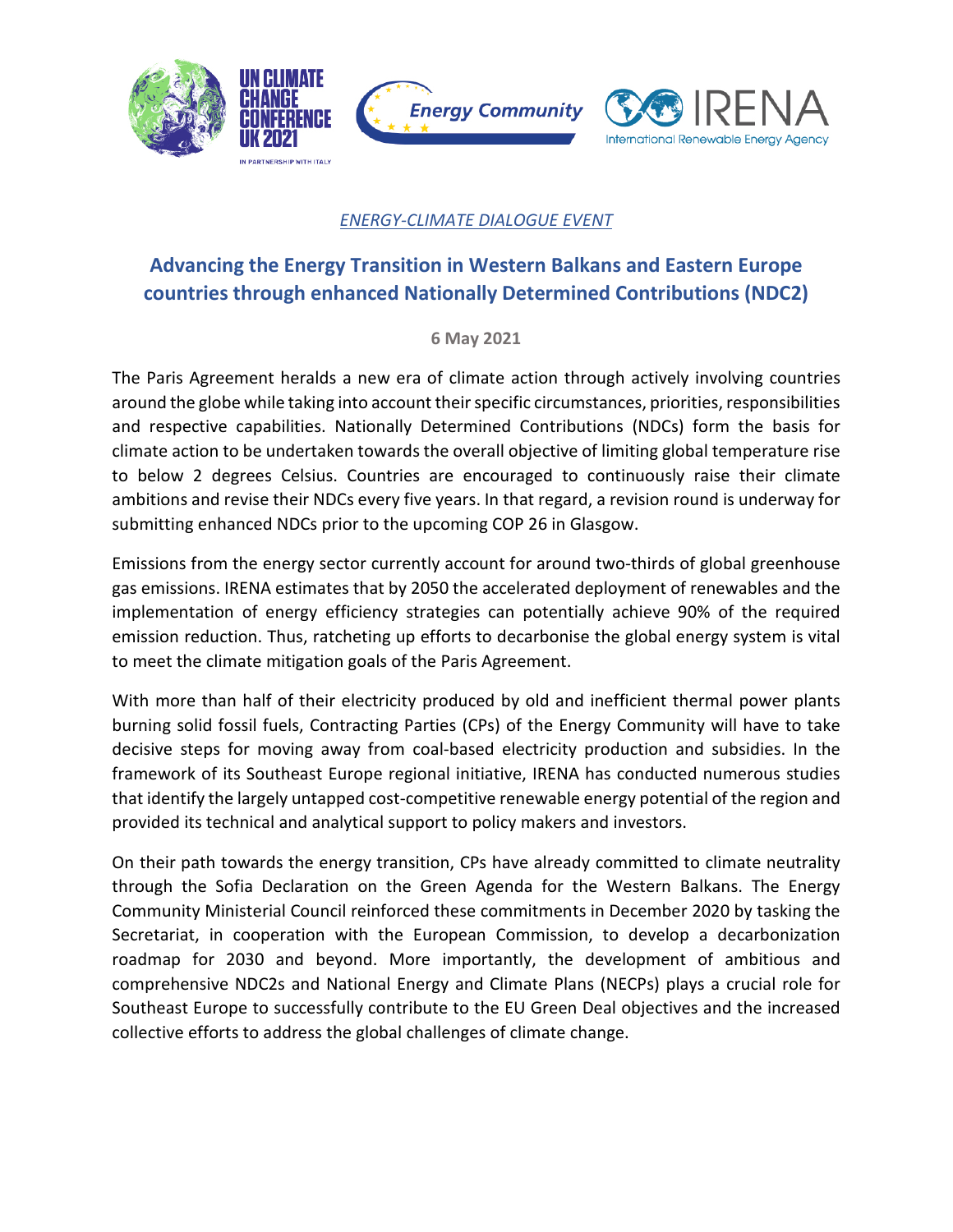

IRENA, in partnership with the Energy Community Secretariat and UK COP 26 Presidency, is hosting a Conference on "**Advancing the Energy Transition in Western Balkans and Eastern Europe countries through enhanced Nationally Determined Contributions (NDC2)**" as a forum

for discussion on the raised ambition of the national climate pledges in the region, and their successful implementation through the enhanced energy component of the NDCs.

### **Objective**

This virtual event aims to encourage all governments of the region towards more ambitious climate action driven by energy transition. The first part of the conference will explore key drivers behind the NDC enhancement measures undertaken by countries across the region and provide a better understanding of the process followed in elaborating their NDCs, including potential benefits and pitfalls. The second session will give stakeholders the opportunity to engage in discussions about the challenges and opportunities in the process of decarbonisation and transformation of the energy sector.

### **Draft Programme**

|                                                                                                                                                                                                                                              | 6 May 2021 - Online                                                                                                            |                                                                                                                                                                                                                                         |  |  |  |
|----------------------------------------------------------------------------------------------------------------------------------------------------------------------------------------------------------------------------------------------|--------------------------------------------------------------------------------------------------------------------------------|-----------------------------------------------------------------------------------------------------------------------------------------------------------------------------------------------------------------------------------------|--|--|--|
| $10:00 -$<br>10:30<br><b>CET</b>                                                                                                                                                                                                             | Welcome remarks                                                                                                                | Francesco La Camera, Director-General, IRENA<br>٠<br>Janez Kopac, Director, Energy Community Secretariat<br>James Grabert, Director UNFCCC,<br>$\bullet$<br>H.E. Janet Rogan, Regional Ambassador, COP 26 UK<br>$\bullet$<br>Presidency |  |  |  |
| Panel Discussion 1: This session will give participants the opportunity to exchange national<br>experiences and views related to NDC planning and implementation, including other linked<br>planning processes and certain financial aspects |                                                                                                                                |                                                                                                                                                                                                                                         |  |  |  |
| $10:30 -$<br>11:40<br><b>CET</b>                                                                                                                                                                                                             | <b>Opportunities</b><br>and<br>challenges<br>for<br>the<br>enhancement of NDCs<br>Western Balkans<br>in.<br>and Eastern Europe | Gurbuz<br>Gonul,<br><b>Presentation:</b><br>Director,<br>Country<br><b>Engagement and Partnership IRENA</b><br>Moderator: Irina Lazzerini, Sustainable Energy Expert,<br><b>Energy Community Secretariat</b>                            |  |  |  |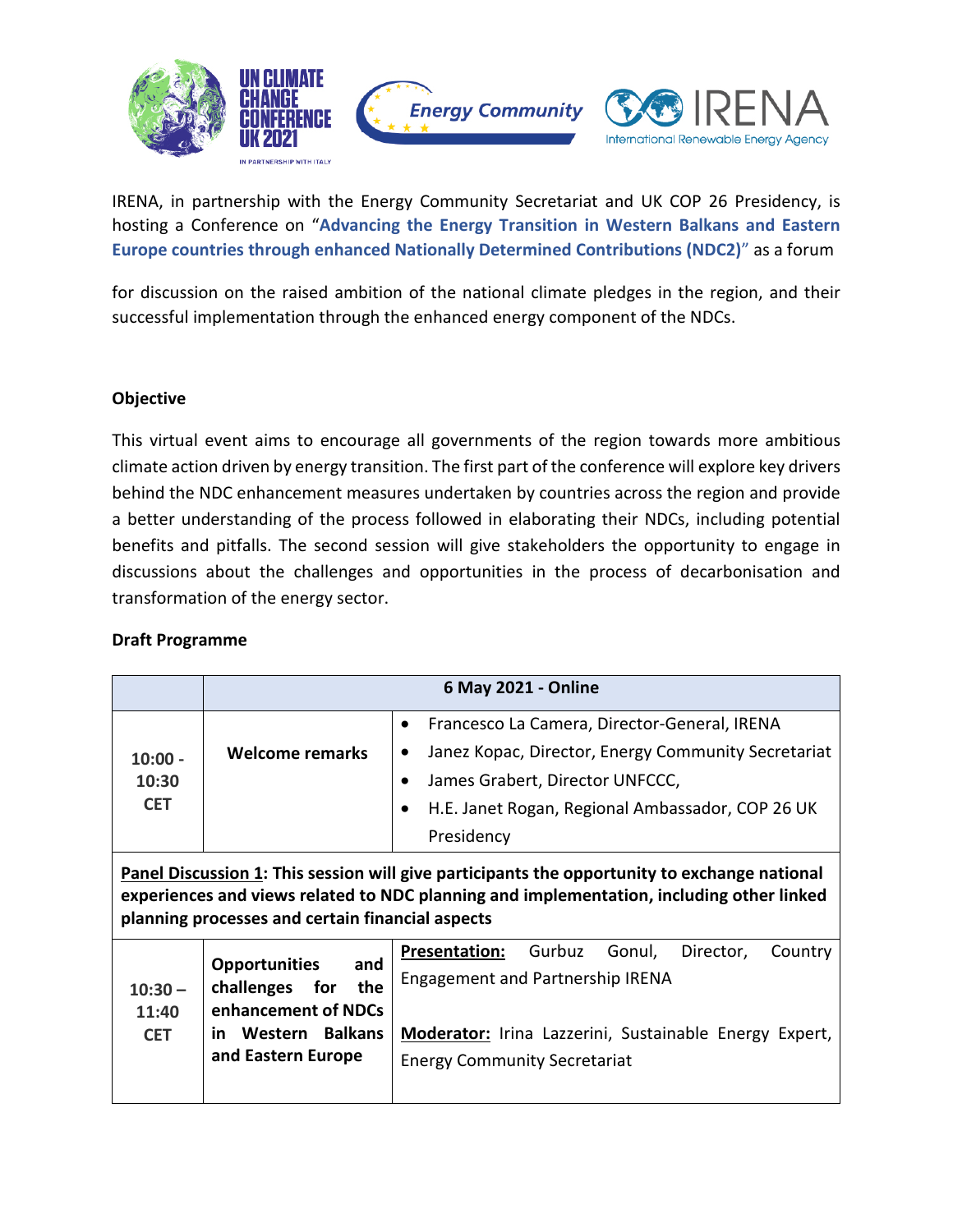







|                                                                                                                                                                                                                                                                                                                                         |                                                                                | Panellists:                                                                                                                            |  |  |  |
|-----------------------------------------------------------------------------------------------------------------------------------------------------------------------------------------------------------------------------------------------------------------------------------------------------------------------------------------|--------------------------------------------------------------------------------|----------------------------------------------------------------------------------------------------------------------------------------|--|--|--|
|                                                                                                                                                                                                                                                                                                                                         |                                                                                | Maia Tskhvaradze, Head of Climate Change Division,<br>Ministry of Environmental Protection and Agriculture<br>of Georgia               |  |  |  |
|                                                                                                                                                                                                                                                                                                                                         |                                                                                | Romeo Bertolini, Deputy Director, Head of Bonn<br>office, NDC Partnership                                                              |  |  |  |
|                                                                                                                                                                                                                                                                                                                                         |                                                                                | Natasa Markovska, Professor and Senior Researcher,<br>Research Center for Energy<br>Sustainable<br>and<br>Development, North Macedonia |  |  |  |
|                                                                                                                                                                                                                                                                                                                                         |                                                                                | Snezana Dragojevic, Programme Manager, UNDP<br>Montenegro                                                                              |  |  |  |
|                                                                                                                                                                                                                                                                                                                                         |                                                                                | Laura Altinger, Regional Team Leader for Nature,<br>Climate and Energy in the Eastern Europe and Central<br>Asia, UNDP                 |  |  |  |
| Panel Discussion 2: In this session, the discussion will be focused on NDC implementation in<br>the energy sector as a key driver of emission reductions. Special attention will be given to<br>end-use sectors and new technologies and solutions applicable to the region as well as the<br>socio-economic aspects of the transition. |                                                                                |                                                                                                                                        |  |  |  |
| $11:40 -$<br>12:30<br><b>CET</b>                                                                                                                                                                                                                                                                                                        | <b>Achieving the NDC</b><br>targets through<br>energy sector<br>transformation | Moderator: Elizabeth Press, Director, Planning and<br>Programme Support, IRENA                                                         |  |  |  |
|                                                                                                                                                                                                                                                                                                                                         |                                                                                | Panellists:                                                                                                                            |  |  |  |
|                                                                                                                                                                                                                                                                                                                                         |                                                                                | Vesselina Haralampieva, Associate Director and<br>Senior Counsel, EBRD                                                                 |  |  |  |
|                                                                                                                                                                                                                                                                                                                                         |                                                                                | Viktor Berishaj, Energy Policy Coordinator for South<br>East Europe, CAN Europe                                                        |  |  |  |